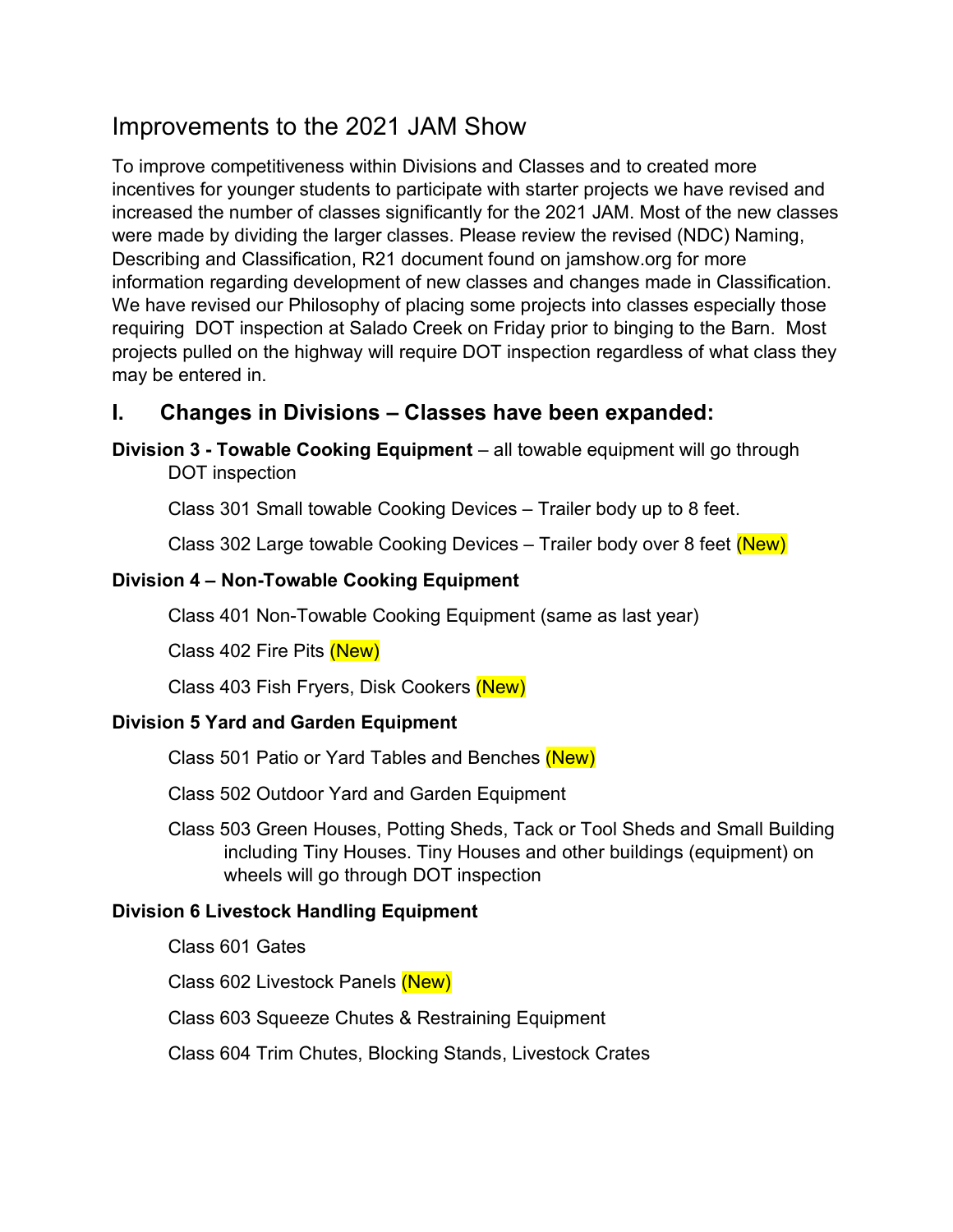#### Division 8 Small Bumper Pull Trailers (Length Change)

Class 801 Utility 12 ft. and under

Class 802 Utility over  $12$  ft. to 16 ft.

### II. 2020 ASABE monthly Library Access codes

Instructions on how to access the Technical Library is provided under Additional Links on this jamshow.org web site

ASABE 2020 Guest monthly codes to access Tractor 3 point Hitch and PTO standards. When prompted for user name – (enter word next to appropriate month below. Password is 2020.)

| August            | emission |
|-------------------|----------|
| September welfare |          |
| October           | domain   |
| November          | texture  |
| December          | almonds  |
|                   |          |

Codes are supplied for 2020 and do not include 2021.Students should access them early in the initial project design or tractor repair/restoration.

#### The primary purpose of requiring Standards is for students to learn how to use a professional engineering library.

Tractor standards are applicable for new and older tractors. Standard should be referenced when designing machinery that will attach to those tractors with 3 point hitch and or PTO. Make sure that the latest standard is placed in the Research section of the Documentation package that must accompany all projects. Students can download standards from home.

- III. Divisions 14 and 15 Tractor Classes Please refer to the Premium List provided on the San Antonio Stock Show and Rodeo Web site in the Fall for specific rules and information
	- We will award scholarships and prizes to winners in both Divisions just as we do for winners in all Divisions of the project show.
	- Class 1502 Repair and Reconditioning puts more emphasis on diagnosing and repair instead of authenticity and aesthetics. Tractors in this class may or may not be completely restored including body work and painting. Tractor models in this class encompasses 1961 to newer tractors, including 2020.